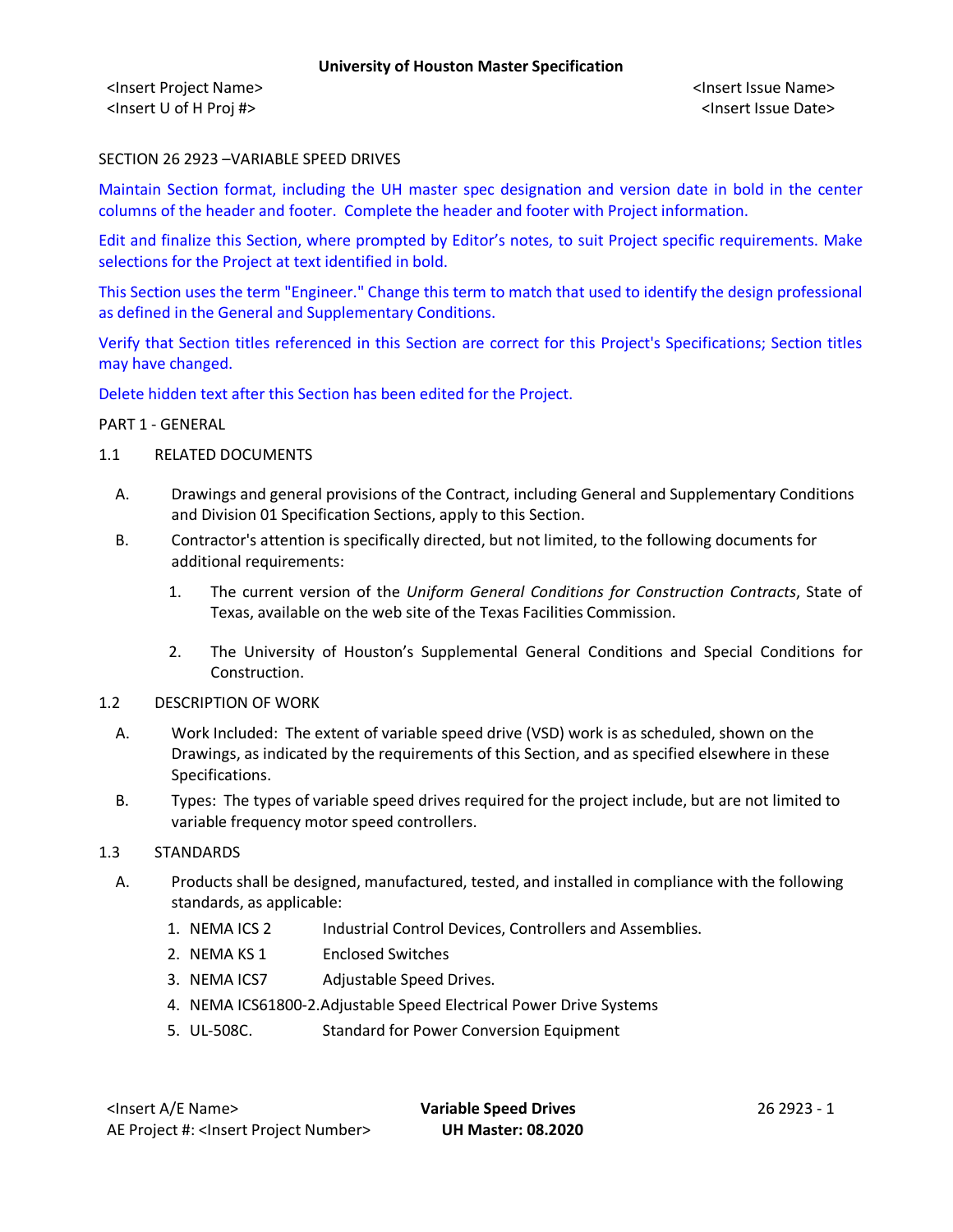<Insert Project Name> <Insert Issue Name> <Insert U of H Proj #> <Insert Issue Date>

- 6. IEEE 519 Recommended Practice and Requirements for Harmonic Control in Electric Power Systems
- B. Each VSD shall comply with the applicable requirements of the latest standards of ANSI and IEEE-519 such as, but not limited to, 5 percent voltage distortion and line notching category. Computations or computer simulations shall be provided with the submittals to confirm compliance. The VSD manufacturer shall supply all necessary items to comply with IEEE 519.
- C. VSD design and construction shall comply with all applicable provisions of the National Electric Code.
- 1.4 QUALITY ASSURANCE
	- A. Manufacturers: Provide products complying with these specifications and produced by one of the following:
		- 1. ABB ACH Series
		- 2. Toshiba.
		- 3. Yaskawa.
	- B. Products supplied under this section must be of domestic (USA) origin and manufacture.
	- C. UL Standards: VSDs shall conform to all applicable UL Standards and shall be UL-listed.
- 1.5 SUBMITTALS
	- A. Shop drawing submittals shall include, but not be limited to, the following:
		- 1. Cut sheets of individual VSDs with construction, dimensions, weights, ratings, voltage, poles, options, and all associated accessories clearly indicated.
		- 2. Wiring diagrams for the drive power, bypass, and control sections.
		- 3. A detailed description of drive operation and adjustable parameters.
		- 4. A detailed description of factory testing.
		- 5. Additional information as required in Section 23 0516 "Common Motor Requirements for HVAC Equipment."
- 1.6 PRODUCT DELIVERY, STORAGE AND HANDLING
	- A. Store VSDs in a clean, dry space. Maintain factory-wrapping or provide an additional heavy canvas or heavy plastic cover to protect units from dirt, water, construction debris, and traffic.
	- B. Handle VSDs carefully to avoid damage to material components, enclosure and finish.

# PART 2 - PRODUCTS

# 2.1 VARIABLE SPEED DRIVES

- A. VSD package as specified herein and defined on the drive schedule shall be enclosed in a UL Type enclosure, completely assembled and tested by the manufacturer to ISO9001 standards.
- B. VSD shall provide full rated output from a line of + 10 percent to 15 percent of nominal voltage. The drive shall continue to operate without faulting from a line of + 25 percent to – 35 percent of nominal voltage.
	- 1. VSD shall be capable of continuous full load operation under the following environmental operating conditions:

| <lnsert a="" e="" name=""></lnsert>                  |
|------------------------------------------------------|
| AE Project #: <lnsert number="" project=""></lnsert> |

**Variable Speed Drives** 26 2923 - 2 AE Project #: <Insert Project Number> **UH Master: 08.2020**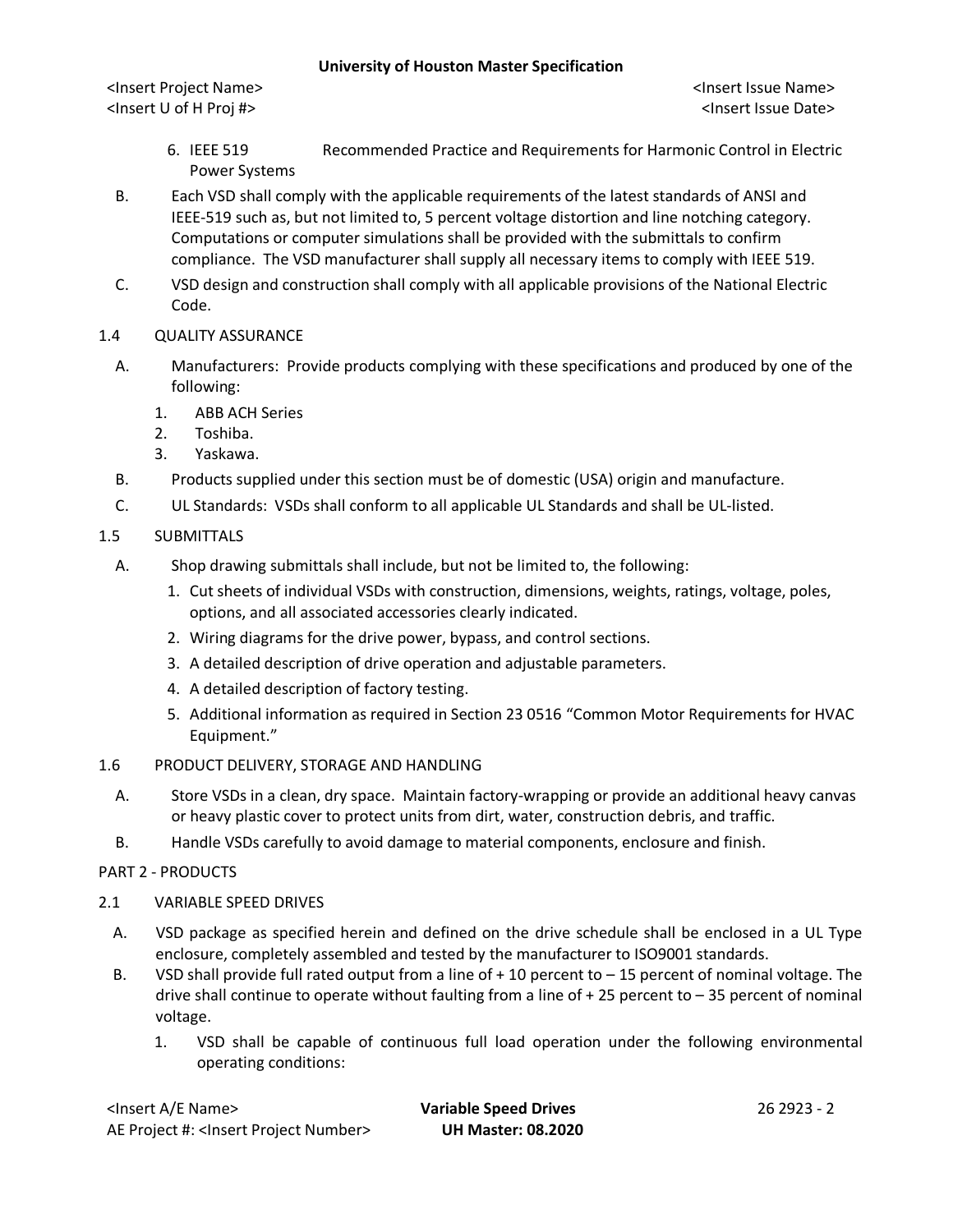<Insert Project Name> <Insert Issue Name> <Insert U of H Proj #> <Insert Issue Date>

- a. Ambient temperature -15 to 40° C (5 to 104° F).
- b. Altitude 0 to 1000 m (0 to 3,300 feet) above sea level.
- c. Humidity 5 to 95 percent, non-condensing.
- C. VSD shall utilize an Advanced Control Panel (keypad) user interface.
	- 1. The control panel shall include the followings controls:
		- a. Four navigation keys (Up, Down, Left, Right) and two soft keys to simplify operation and programming.
		- b. Hand-Off-Auto selections and manual speed control without having to navigate to a parameter.
		- c. Fault Reset and Help keys. The Help key shall include assistance for programming and troubleshooting.
	- 2. The control panel shall display the following items; output frequency, output current, reference signal, drive name, time, and operating mode (Hand vs Auto, Run vs Stop). Bi-color (red/green) status LED shall be included. Drive (equipment) name shall be customizable.
	- 3. There shall be a built-in time clock in the control panel. The clock shall have a battery backup with 10 years minimum life span. Daylight savings time shall be selectable.
	- 4. I/O Summary display with a single screen shall indicate and provide:
		- a. The status/values of all analog inputs, analog outputs, digital inputs, and relay outputs. Drives that require access to internal or live components to measure these values, are not acceptable.
		- b. The programmed function of all analog inputs, analog outputs, digital inputs, and relay outputs.
		- c. The ability to force individual digital I/O high or low and individual analog I/O to desired value, for increased personal protection during drive commissioning and troubleshooting. Drives that require access to internal or live components to perform these functions, are not acceptable.
	- 5. The control panel shall be removable, capable of remote mounting.
	- 6. The LCD screen shall be backlit with the ability to adjust the screen brightness and contrast, with inverted contrast mode.
	- 7. Primary settings for the VSD shall provide quick set-up of all parameters and customer interfaces to reduce programming time.
	- 8. VSD shall be able to operate with the control panel removed.
- D. VSD shall have the following hardware features/characteristics:
	- 1. Two (2) programmable analog inputs shall accept current or voltage signals. Current or Voltage selection configured via control panel.
	- 2. Two (2) programmable analog outputs. At least one of the analog outputs shall be adjustable for current or voltage signal, configured via control panel.
	- 3. Six (6) programmable digital inputs. All digital inputs shall be programmable to support both active high and active low logic, and shall include adjustable on/off time delays. The digital input shall be capable of accepting both 24 VDC and 24 VAC.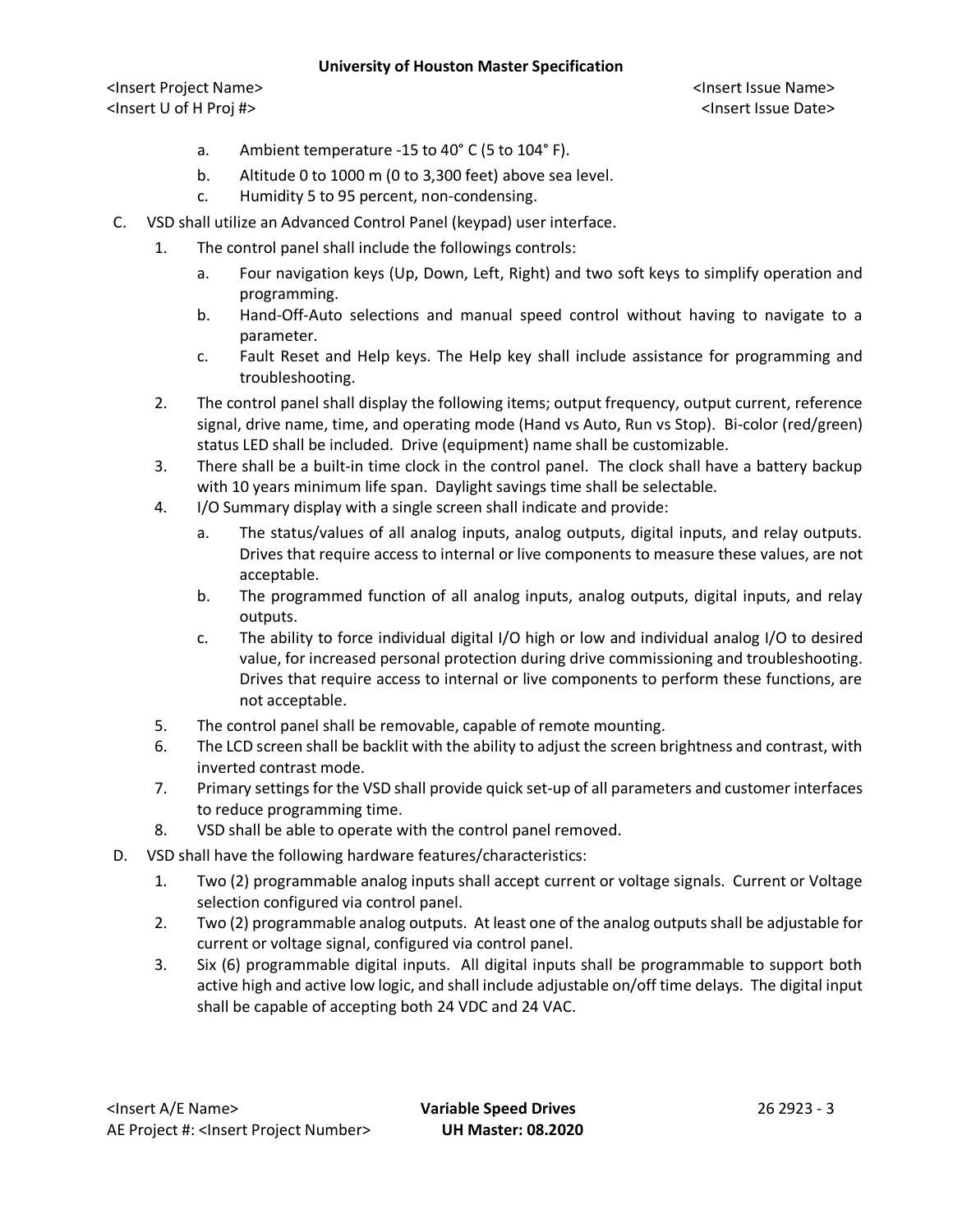<Insert Project Name> <Insert Issue Name> <Insert U of H Proj #> <Insert Issue Date>

- 4. Three (3) programmable Form-C relay outputs. The relay outputs shall include programmable on/off time delays. The relays shall be rated for a continuous current rating of 2 Amps. Maximum switching voltage of 250 VAC / 30 VDC.
- 5. Drive terminal blocks shall be color coded for easy identification of function.
- 6. An auxiliary power supply rated at 24 VDC, 250 mA shall be included.
- 7. The VSD shall have internal impedance equivalent to 5 percent to reduce the harmonics to the power line. Refer to Section 26 0573 "Power Systems Studies" for harmonic study information. Harmonic migration shall comply with IEEE 519.
- 8. The overload rating of the drive shall be 110 percent of its normal duty current rating for 1 minute every 10 minutes, 130 percent overload for 2 seconds every minute.
- 9. The input current rating of the drive shall not be greater than the output current rating.
- 10. Earth (ground) fault detection shall function in both modulating (running) and non-modulating modes.
- 11. Coordinated AC transient surge protection system consisting of 4 MOVs (phase-to-phase and phase-to-ground), a capacitor clamp, and internal chokes. The MOVs shall comply with UL 1449 latest Edition.
- 12. VSD shall include a robust DC bus to provide short term power-loss ride through. The DC bus Joule to drive kVA ratio shall be 4.5 J/kVA or higher. An inertia-based ride through function should help maintain the DC bus voltage during power loss events.
- E. VSD shall have the following software features:
	- 1. A Fault Logger that stores the last 16 faults in non-volatile memory.
		- a. The most recent 5 faults save at least 9 data points, including but not limited to: Time/date, frequency, DC bus voltage, motor current, DI status, temperature, and status words.
		- b. The date and time of each fault and fault reset attempt shall be stored in the Fault Logger.
	- 2. An Event Logger that stores the last 16 warnings or events that occurred, in non-volatile memory.
		- a. Events shall include: Warning messages, checksum mismatch, run permissive open, start interlock open, and automatic reset of a fault.
		- b. The date and time of each event's start and completion points shall be stored in the Event Logger.
	- 3. Programmable loss-of-load (broken belt / coupling) indication. Indication shall be selectable as a control panel warning, relay output, or over network communications. This function to include a programmable time delay to eliminate false loss-of-load indications.
	- 4. External fault circuit Three separate external fault inputs shall be provided. This circuit shall have the same features and functionality as the start interlock circuit, except it shall require a manual reset before the drive is allowed to operate the motor.
	- 5. The ability to automatically restart after an over-current, over-voltage, under-voltage, external fault, or loss of input signal protective trip. The number of restart attempts, trial time, and time between attempts shall be programmable. Each of these faults may have automatic restart individually disabled via a parameter selection.
	- 6. Three (3) programmable critical frequency lockout ranges to prevent the drive from operating the load continuously at an unstable speed/load.
	- 7. Seven (7) programmable preset frequencies/speeds.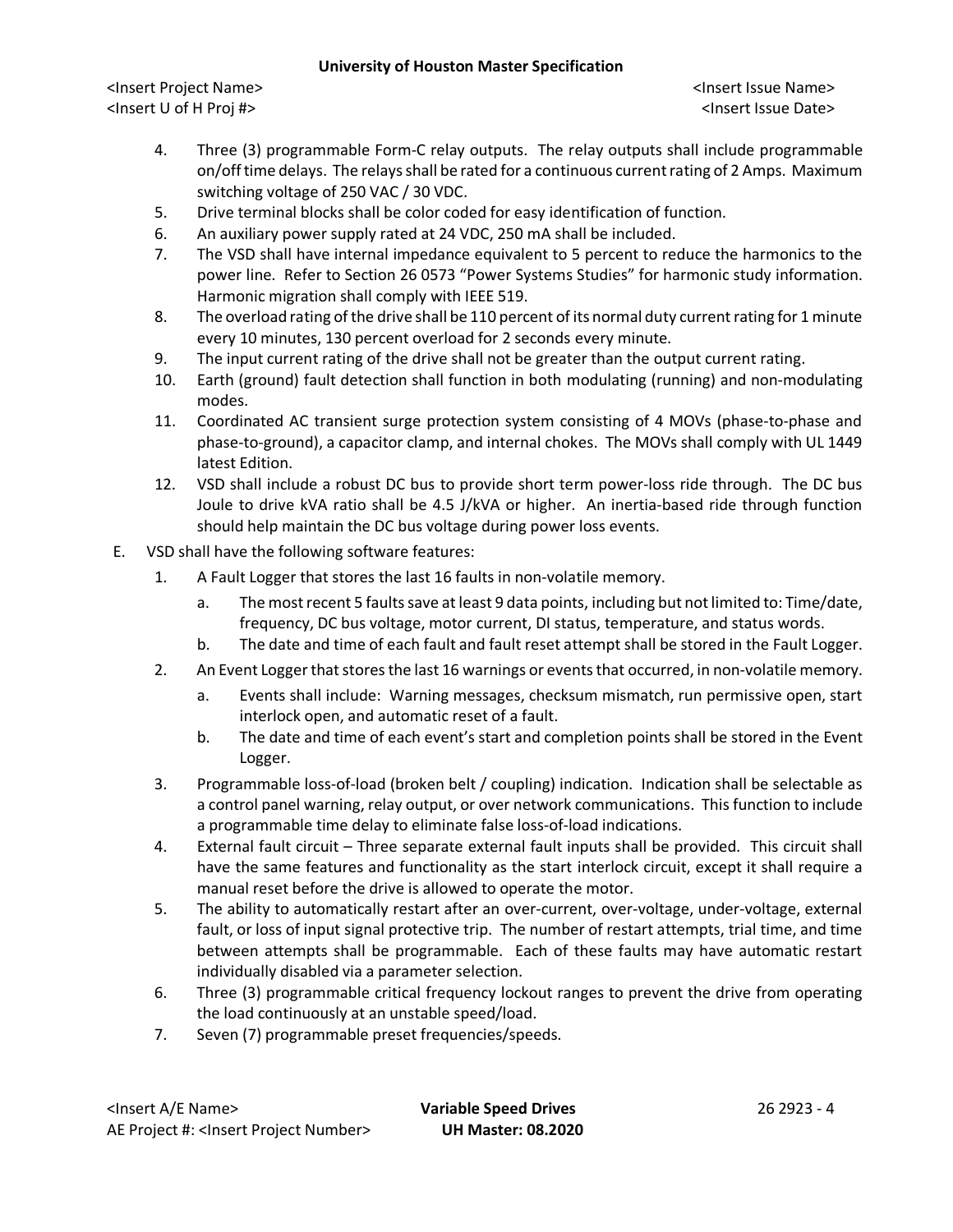<Insert Project Name> <Insert Issue Name> <Insert U of H Proj #> <Insert Issue Date>

- 8. Two independently adjustable accel and decel ramps with 1 1800 seconds adjustable time ramps.
- 9. VSD shall include a fireman's override mode. Upon receipt of a contact closure from the Fire Alarm Life Safety system, VSD shall operate in a dedicated Override mode distinct and separate from the drive's Normal operation mode. The following features will be available in the drive override function:
	- a. The Override mode shall be secured by password to prevent changes once programmed.
	- b. The drive shall ignore external inputs and commands not defined as part of the override function.
	- c. Override operation mode shall be selectable between: single frequency, multiple fixed frequencies, follow an analog input signal, or come to a forced stop.
	- d. The drive shall be configurable to receive from 1 to 3 discrete digital input signals and operate at up to three discrete speeds.
- F. Network Communications
	- 1. The drive shall have Ethernet with TCPIP and RS-485 ports with removable terminal blocks. The onboard protocols shall be BACnet and Modbus.
- G. Disconnect A Disconnect switch shall be provided when indicated on the drive schedule. The disconnect shall be door interlocked and padlockable. Drive input fusing shall be included on all packaged units that include a disconnecting means. All disconnect configurations shall be UL Listed by the drive manufacturer as a complete assembly and carry a UL508 label.
- H. Bypass Bypass drive packages shall be provided when indicated on the drive schedule. All drive/bypass configurations shall be UL Listed by the drive manufacturer as a complete assembly and carry a UL508 label.
	- 1. The drive and bypass package shall be a complete factory wired and tested bypass system consisting of a padlockable disconnect device, drive output contactor, bypass contactor, and drive input fuses.
	- 2. The drive and bypass package shall have a UL listed short circuit current rating of 100 kA, for 240 VAC and 480 VAC systems, and this rating shall be indicated on the rating label.
	- 3. The bypass control shall be powered by a three-phase switch mode power supply with a voltage tolerance of + 30 percent, - 35 percent.
	- 4. Bypass package shall utilize a dedicated LCD bypass control panel (keypad) user interface. The bypass control panel must be a separate display from the drive control panel.
		- a. The bypass shall include a two-line, 20-character LCD display. The display shall allow the user to access parameters and view:
			- 1) Bypass input voltage, current (Amps) and power (kW)
			- 2) Bypass faults, warnings, and fault logs
		- b. The bypass control panel shall include the following controls:
			- 1) Four navigation keys (Up, Down, Enter, Escape)
			- 2) Bypass Hand-Off-Auto, Drive mode / Bypass mode selectors, Bypass fault reset
		- c. The following indicating lights (LED type) or control panel display indications shall be provided.
			- 1) Drive mode selected, Bypass mode selected

| <lnsert a="" e="" name=""></lnsert>                  | <b>Variable Speed Drives</b> | 26 29 23 - 5 |
|------------------------------------------------------|------------------------------|--------------|
| AE Project #: <lnsert number="" project=""></lnsert> | <b>UH Master: 08.2020</b>    |              |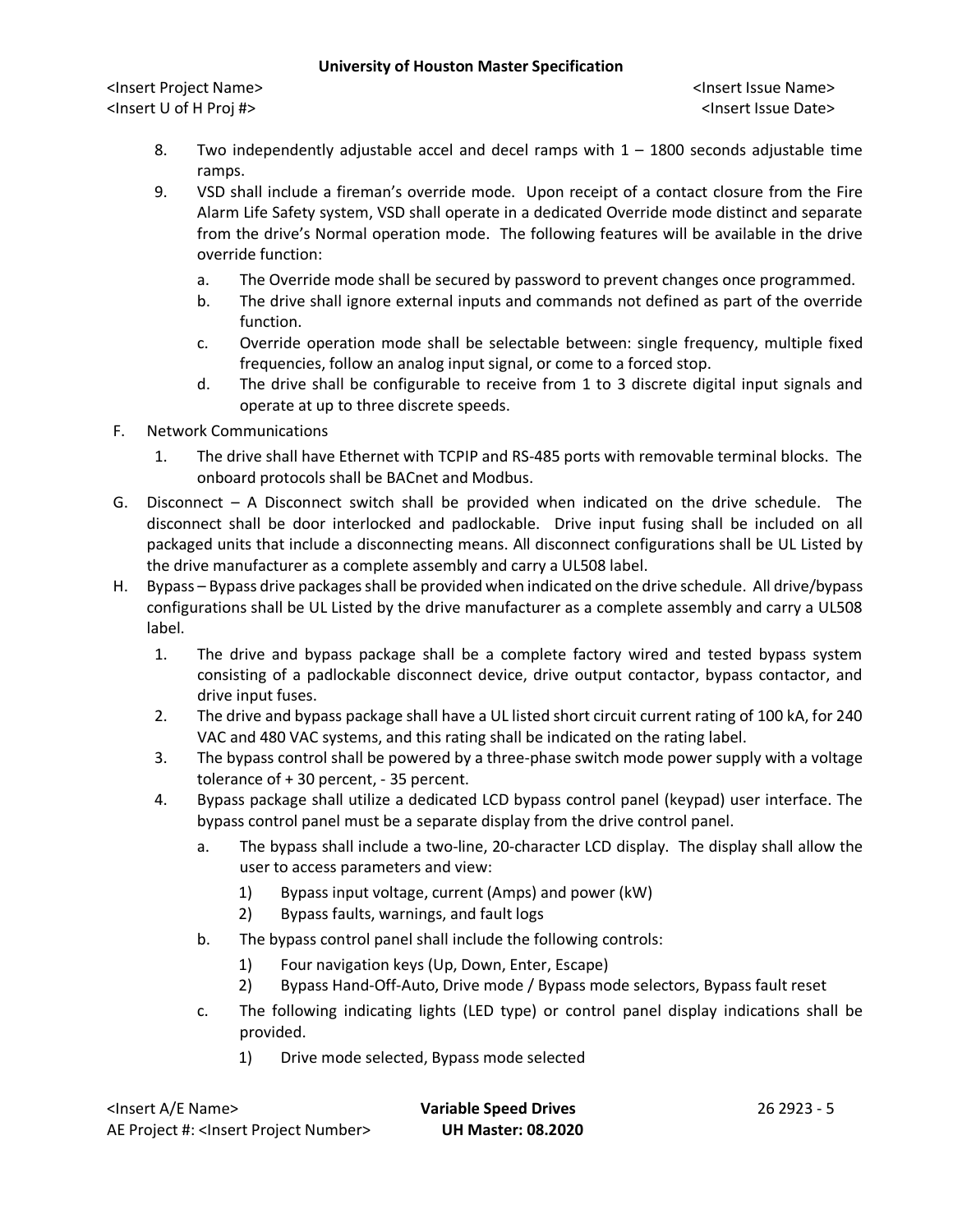<Insert Project Name> <Insert Issue Name> <Insert U of H Proj #> <Insert Issue Date>

- 2) Drive running, Bypass running
- 3) Drive fault, Bypass fault
- d. Safety interlock and run permissive status shall be displayed using predetermined application specific nomenclature, such as: Damper end switch, smoke alarm, vibration trip, and overpressure.
- 5. The bypasses shall have the following hardware features/characteristics:
	- a. Six (6) digital inputs and five (5) Form-C relay outputs. The digital inputs shall be capable of accepting both 24 VDC and 24 VAC. The bypass control board shall include an auxiliary power supply rated 24 VDC, 250 mA.
	- b. The bypass shall be able to detect a single-phase input power condition while running in bypass, disengage the motor, and provide a single-phase input power indication.
	- c. The bypass shall be designed for stand-alone operation and be completely functional in both Hand and Automatic modes, even if the drive and/or drive's control board has failed. Network communications shall remain functional.
- 6. All bypasses shall have the following software features:
	- a. Programmable loss-of-load (broken belt / coupling) indication shall be functional in drive and bypass mode.
	- b. The bypass shall include a selection for either manual or automatic transfer to bypass. The automatic transfer mode shall allow the user to select the specific drive fault types that result in an automatic transfer to bypass. The automatic transfer mode shall not allow a transfer to bypass on motor related faults.
	- c. Selectable Class 20 electronic motor overload protection shall be included in both drive and bypass mode.
	- d. The drive and bypass shall be designed to operate as an integrated system when in Override mode.
- 7. Network communications the bypass shall include BACnet and Modbus.

# PART 3 - EXECUTION

# 3.1 INSTALLATION OF VARIABLE SPEED DRIVES

- A. General: Install variable speed drives where shown, in accordance with the manufacturer's written instructions, the applicable requirements of the NEC and the NECA's "Standard of Installation", and recognized industry practices to ensure that products serve the intended function.
- B. Supports: Provide all variable speed drives with galvanized angle or other suitable supports where mounting on wall or other rigid surface is impractical. Drives shall not be supported by conduit alone. Where drives are mounted on equipment served, the drive shall not inhibit removal of any service panels or interfere with any required access areas. All drives shall be installed plumb and aligned in the plane of the wall in/on which they are installed.
- C. Coordination: The Division 23 Contractor shall coordinate variable speed drive selection and installation including, but not limited to, the following:
	- 1. Coordinate power wiring to variable speed drives and served motors with the Division 26 Contractor.